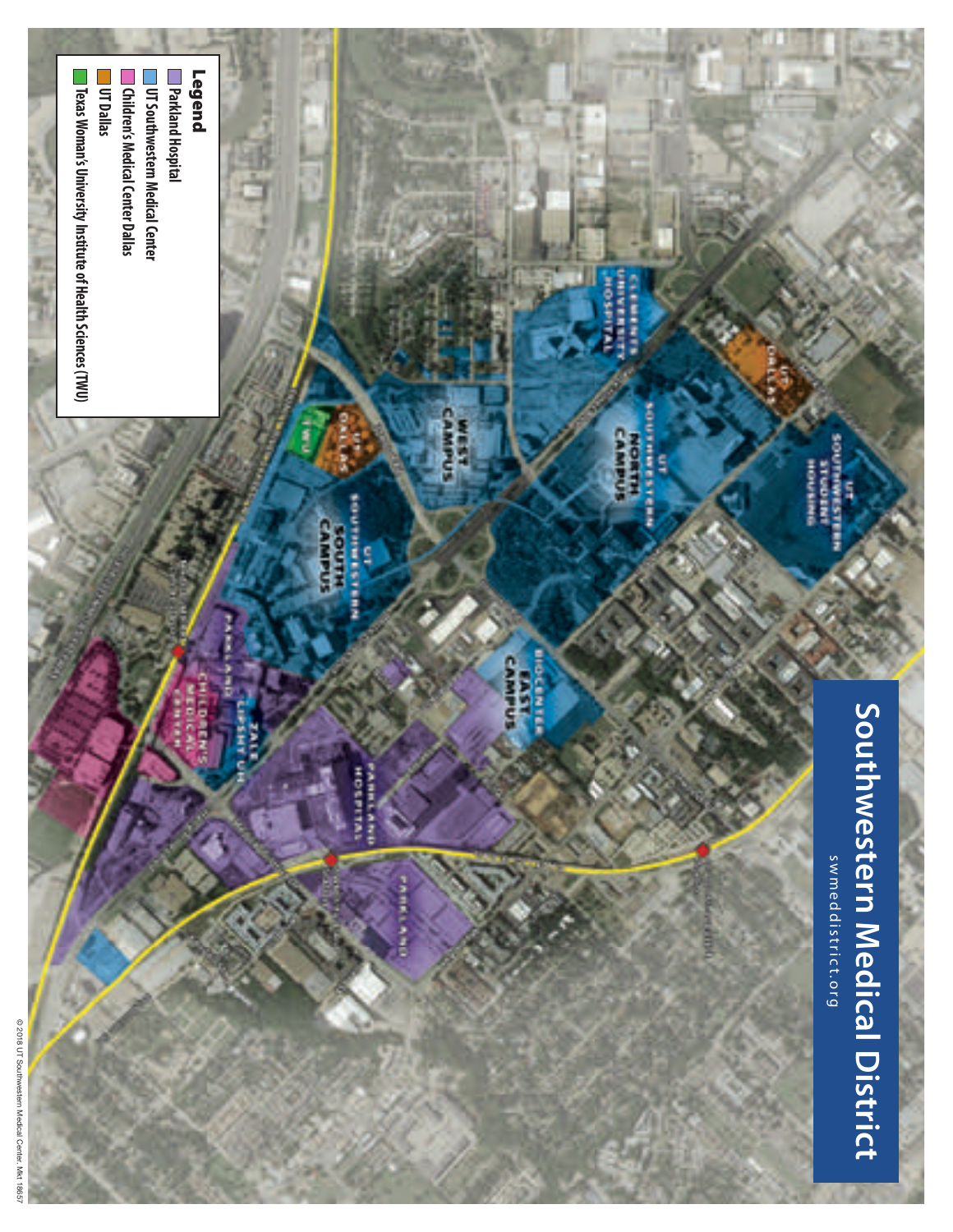# **Southwestern Medical District**

swmeddistrict.org **2018**

The Southwestern Medical District delivers renowned health care in partnership with innovative, world-class research and education.

The District – bordered by West Mockingbird Lane, Medical District Drive, Stemmons Freeway (I-35E), and Maple Avenue – covers more than 1,000 acres and includes a medical complex that employs a workforce of more than 35,000 people. Its medical facilities attract more than 2.9 million patient visits a year to its clinics and hospitals, providing services from pediatric preventive care to geriatric services, from lifesaving emergency care to heart transplants.

Parkland Memorial Hospital was the first facility to open in the District in 1954 and soon partnered next door on Harry Hines Boulevard with UT Southwestern Medical Center. The former UT Southwestern St. Paul University Hospital opened in 1963, Children's Medical Center Dallas in 1967, UT Southwestern Zale Lipshy University Hospital in 1989, and UT Southwestern William P. Clements Jr. University Hospital (which replaced the St. Paul facility) in December 2014.

The District today continues to thrive. A new Parkland Hospital opened in summer 2015 on land directly across from the former structure. The new Parkland campus includes an 870bed acute care hospital and an outpatient center.

UT Southwestern's state-of-the-art medical facility – the 12-floor, 1.3 million-square-foot Clements University Hospital – has also changed the District's skyline, and continues to do so. In 2017, UT Southwestern broke ground on a 650,000-square-foot expansion of the hospital. Meanwhile, a new 305,000-square-foot academic and clinical building opened in 2018 on the West Campus. On the East Campus, UT Southwestern's BioCenter is home to innovative biomedical companies, and a 63,000-square-foot radiation oncology building houses the most advanced equipment for treating cancer in North Texas.





**ARCHITECT: HDR + CORGAN @2014 ANDREW** 







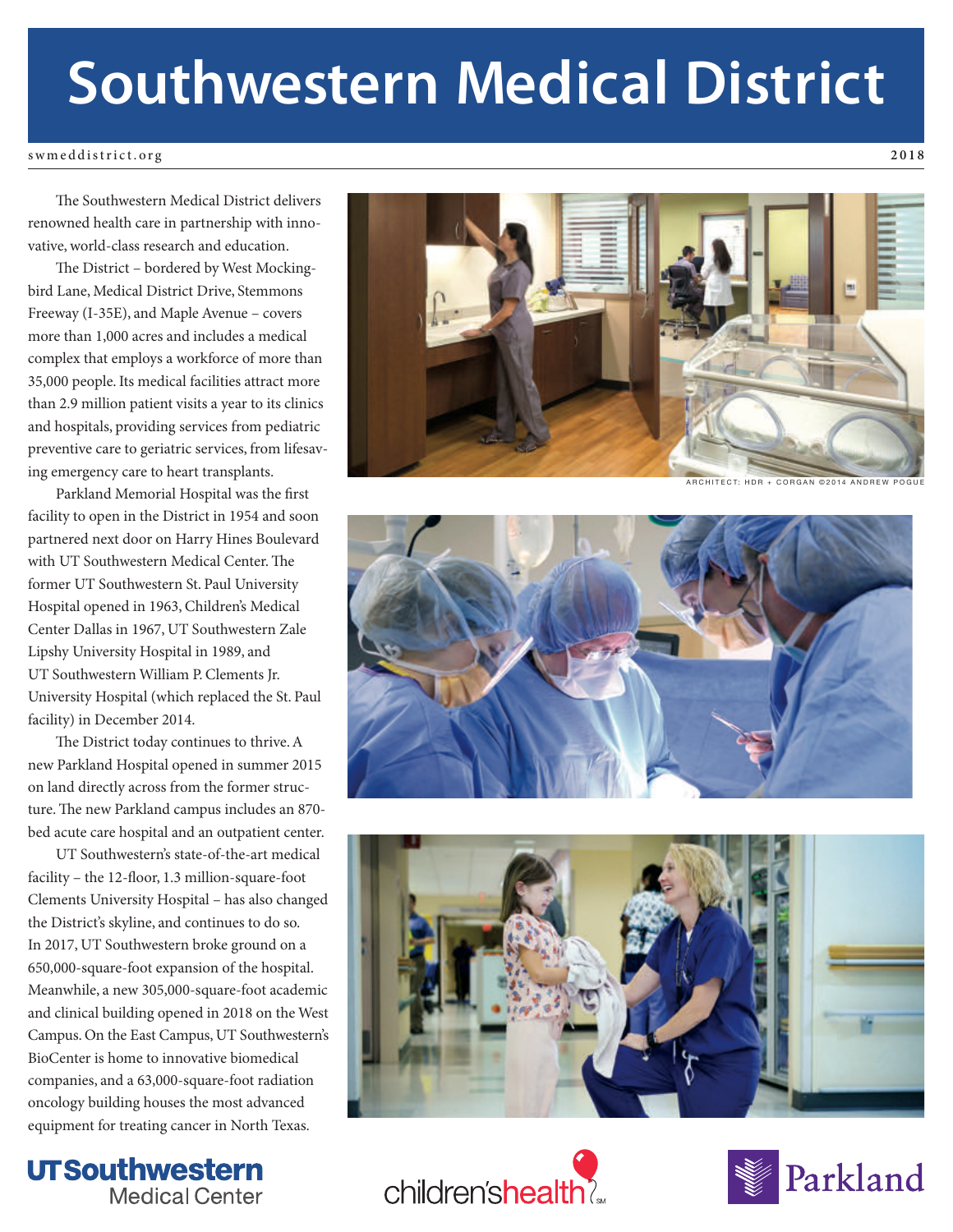### **UT Southwestern Medical Center**

UT Southwestern ranks among the world's top academic medical centers. Its physicians provide the highest-quality care at hospitals and clinics throughout the Medical District - health care often based on research conducted in UTSW's own laboratories. Its faculty members – responsible for a broad array of groundbreaking biomedical research advances – are respected for their dedication to teaching and training.

UT Southwestern physicians provide innovative, patient-oriented medical services ranging from preventive care to world-class treatment in a wide variety of specialties, including cardiology, cardiothoracic surgery, cancer, heart and lung transplantation, neurosurgery, orthopaedic surgery, otolaryngology, obstetrics and gynecology, urology, breast surgery, vascular surgery, pediatrics, infectious disease, and much more.

Distinguished faculty members in both clinical and research sciences – including six Nobel Prize winners since 1985, along with 22 current members of the National Academy of Sciences, 16 members of the National Academy of Medicine, and 15 members of the American Academy of Arts and Sciences – guide the best and brightest students

#### **UT Southwestern University Hospitals & Clinics**

The Medical Center operates two UT Southwestern University Hospitals and several clinic facilities on campus, offering comprehensive diagnostic services and therapies for residents of the Dallas-Fort Worth Metroplex and around the world. Complementing those facilities, UT Southwestern's outpatient clinics in the Park Cities, Richardson/Plano, Las Colinas, Frisco, and Fort Worth offer treatment for specific disorders, while delivering access to the latest medical breakthroughs.

William P. Clements Jr. University Hospital - named after the late Texas Governor – opened its doors in December 2014, transforming opportunities for medical care in North Texas. Patients treated at the state-of-the-art facility receive compassionate care informed by the latest research and most advanced training. Designed with involvement and input from hundreds of health care professionals and commu-



nity friends of UT Southwestern, the 460-bed hospital is, first and foremost, a caring environment for patients and their families.

At the same time, Clements University Hospital is a site for fulfilling the fundamental missions of discovery



who come to UT Southwestern to learn and discover. Its Medical School and School of Health Professions train future health care professionals, while the Graduate School of Biomedical Sciences educates the next generation of biomedical investigators.

Research provides the foundation on which preeminent medical education and patient care are built. At UT Southwestern, research into the basic life processes and research on specific diseases go hand in hand. Investigations into cancer, neuroscience, heart disease, stroke, arthritis, diabetes, and many other fields keep UT Southwestern at the forefront of biomedical research, driving the discoveries that lead to new ways to prevent and treat disease.

> m m

uuuu

and education that have been UT Southwestern's hallmarks during its 75-year history in Dallas. Services offered at the hospital include cardiology, cardiothoracic surgery, heart and lung transplantation, obstetrics and gyne-



cology, and vascular surgery.

Zale Lipshy University Hospital, a 148-bed facility on the South Campus that opened in 1989, is across from Parkland. It is one of the world's premier neurological diagnostic and treatment centers. The Zale Lipshy Neuroangiography unit is a vitally important factor in the diagnosis and treatment of neurological disease, and physicians based at Zale Lipshy specialize in diagnosing and treating patients with neurovascular diseases, stroke, Parkinson's and other neurologic diseases, as well as neurologic malignancies. Other specialties at the hospital include spine, orthopedics, neurosurgery, neurotology, psychiatry, and rehabilitation.

Southwestern Medical Foundation is dedicated to supporting UT Southwestern and its affiliated institutions.

**utsouthwestern.edu**